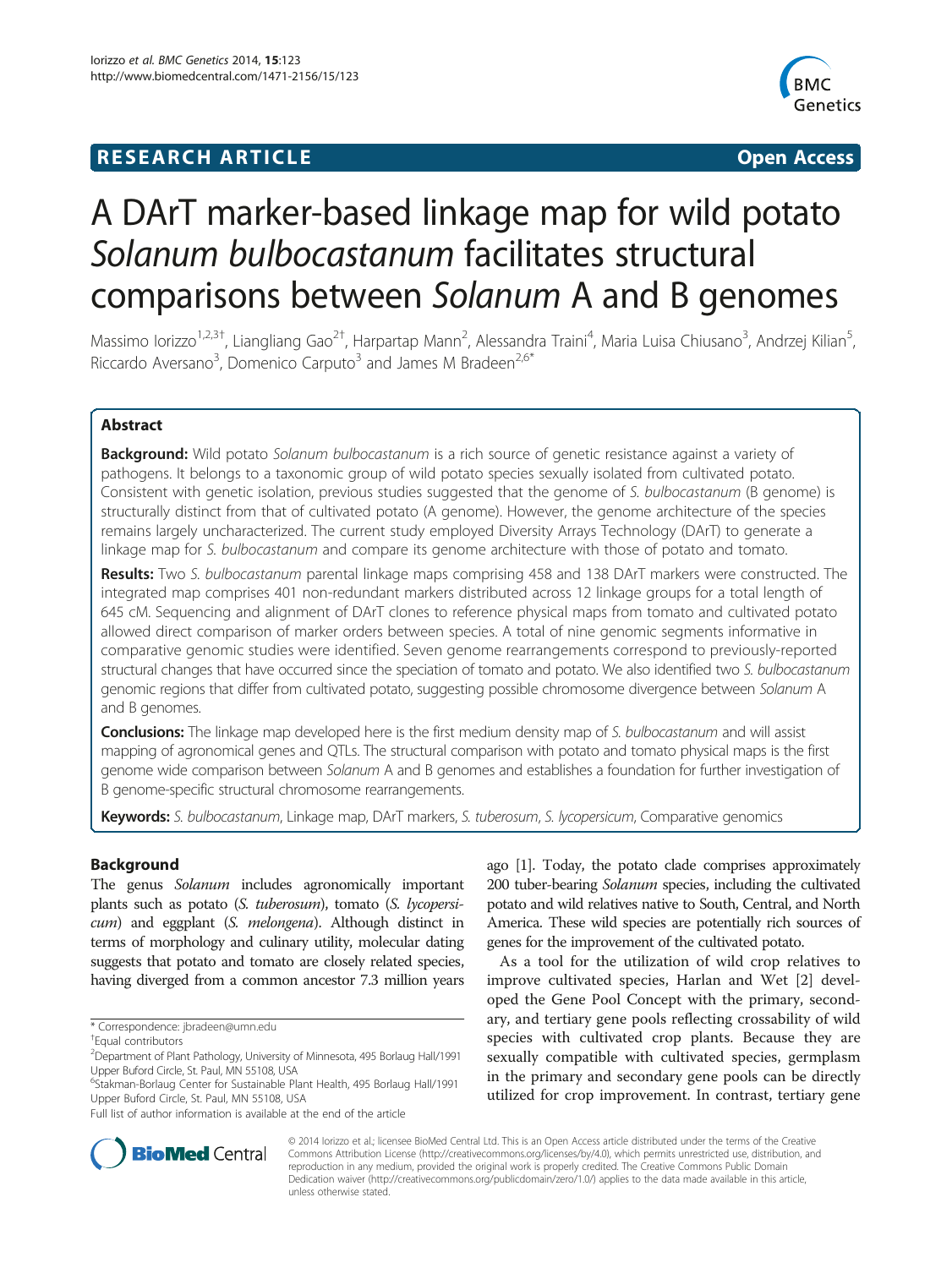<span id="page-1-0"></span>pool species are sexually isolated from cultivated crops and the genes they harbor cannot be accessed using traditional breeding approaches. Among potato species, the Endosperm Balance Number [[3\]](#page-6-0) predicts the crossability of species, with the cultivated potato assigned an EBN4 and most secondary gene pool species assigned to EBN2. Manipulation of potato ploidy levels can enable cross compatibility between secondary genepool, EBN2 species and the EBN4 cultivated potato, allowing incorporation of genes from wild species for crop improvement. In contrast, about 20 wild potato species are sexually isolated from cultivated potato and comprise the tertiary gene pool for S. tuberosum. These species predominantly have an EBN1 and post-zygotic barriers have significantly precluded widespread use of EBN1 species in potato breeding.

Among EBN1 potato species, the diploid  $(2n = 2x = 24)$ S. bulbocastanum, a native of southern Mexico and Guatemala, has long been of interest to potato breeders. The species is a famous source of resistance to late blight disease [[4-9\]](#page-6-0) and is a documented source of nematode resistance [[10](#page-7-0)]. Like other tertiary gene pool species, however, S. bulbocastanum is sexually isolated from cultivated potato [\[4,](#page-6-0)[11](#page-7-0)]. Although costly and time consuming, late blight resistance genes have been transferred from S. bulbocastanum to the cultivated potato genome using multi-species bridge crossing, somatic hybridization, and transgenic techniques [[12-17\]](#page-7-0). Morphologically, S. bulbocastanum is one of the most distinct tuberbearing potato species [[18\]](#page-7-0) and both morphology and molecular data indicate that S. bulbocastanum is phylogenetically distinct from cultivated potato [[19,20\]](#page-7-0). Consistent with sexual incompatibility and phylogenetic uniqueness, cytological observations have led to conclusions that the genome of S. bulbocastanum (B genome) is structurally distinct from that of cultivated potato (A genome) and those of many other wild potato relatives (A, C, D and P genomes) [[18,21](#page-7-0)].

Previous genetic mapping studies have provided valuable starting points for discovering and documenting major genome structural rearrangements that occurred since the potato and tomato genomes diverged from a common ancestor [\[22](#page-7-0)-[25](#page-7-0)]. Cytological and genomics analyses demonstrated that tomato and potato are differentiated by a series of whole arm inversions of chromosomes 2, 5, 6, 9, 10, 11 and 12 (Table 1) [\[26-30\]](#page-7-0). To date, no study has explicitly compared the organization of the proposed A and B Solanum genomes using DNA sequence technologies. Some genetic or genomic studies have been conducted in *S. bulbocastanum* [\[10,31\]](#page-7-0). However, the genome architecture of S. bulbocastanum remains largely uncharacterized, limiting the application of comparative genomics studies between S. bulbocastanum and other Solanum species.

| Table 1 Overview of chromosomal rearrangements |
|------------------------------------------------|
| between the potato and tomato genomes based on |
| comparative cytological and genetic mapping    |

| Chromosome (potato) | <b>Tomato</b>  | Citation <sup>1</sup> |
|---------------------|----------------|-----------------------|
| $\mathcal{P}$       | 2 L inversion  | a                     |
| 3                   | Translocation  | b                     |
| 5                   | 5S inversion   | a, c, d, e, f         |
| 6                   | 6S inversion   | a, g                  |
| 9                   | 9S inversion   | a, c, d, f            |
| 10                  | 10   inversion | a, c, d, f            |
| 11                  | 11S inversion  | a, c, f               |
| 12                  | 12S inversion  | a, c, f               |

<sup>1</sup>a: TG Consortium [\[30](#page-7-0)]; b: Sharma et al. [[27\]](#page-7-0); c: Tanksley et al. [\[23](#page-7-0)]; d: Bonierbale et al. [[22\]](#page-7-0); e: Livingstone et al. [\[24](#page-7-0)]; f: Szinay et al. [\[28](#page-7-0)]; g: Iovene et al. [\[29](#page-7-0)].

Diversity Array Technology (DArT, [http://www.diver](http://www.diversityarrays.com)[sityarrays.com\)](http://www.diversityarrays.com) is a community-based molecular marker technology that allows high-throughput and costeffective genotyping of target species, without relying on prior genome sequence information. DArT involves the preparation of an array of individualized clones from a genomic representation, generated from amplified restriction fragments [\[32,33\]](#page-7-0). The technology has been successfully utilized in various species including Arabidopsis [[34](#page-7-0)], wheat [\[35\]](#page-7-0), barley [\[32\]](#page-7-0), and potatoes [\[36,37](#page-7-0)].

Sliwka et al. [\[36\]](#page-7-0) utilized DArT technology to genotype a mapping population of Solanum <sup>x</sup> michoacanum to map the late blight resistance gene Rpi-mch1. The study generated a linkage map consisting of 798 DArT markers. In a separate study, Sliwka et al. [\[37\]](#page-7-0) mapped a second late blight resistance gene Rpi-rzc1 (derived from Solanum ruiz-ceballosii) to chromosome 10 using DArT markers and sequence specific PCR markers. Our group pioneered the development of a DArT platform for genotyping EBN1 tertiary genepool potato species, including S. bulbocastanum [[38](#page-7-0)]. In this study, we employed this DArT array to develop a linkage map for S. bulbocastanum. The generation of medium density genome-wide linkage maps for this species, sequencing of mapped DArT probes, and alignment of DArT sequences to reference sequences [[39](#page-7-0)] allowed us to compare genome structures between the B genome wild potato and the genomes of cultivated potato and tomato genomes [\[30,40\]](#page-7-0).

### Results and discussion

### Linkage map generation

Solanum bulbocastanum is a highly heterozygous diploid species with up to four alleles per marker locus segregating in an  $F_1$  population. This precludes traditional mapping strategies. Instead, we applied the pseudo-testcross strategy [\[41\]](#page-7-0), generating two parental linkage maps (one for parent PT29 and one for parent G15) and one integrated linkage map.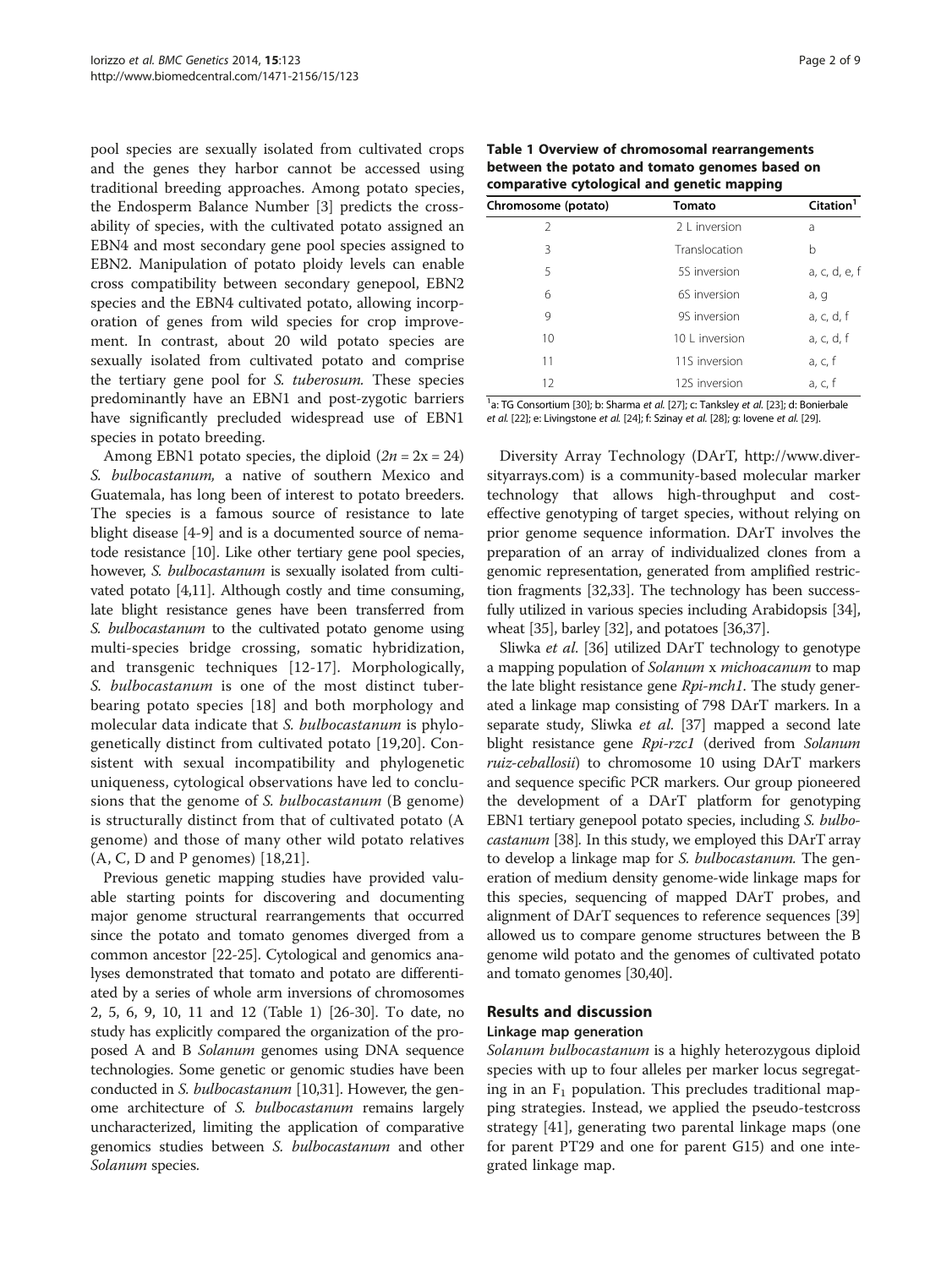For mapping parent PT29, a total of 458 DArT markers were integrated into a linkage map comprising 12 linkage groups (LGs), as expected (Table 2, Additional file [1](#page-6-0): Figure S1). This map covers a genetic distance of 620.1 centimorgan (cM). However, 156 (34%) markers mapped to an identical location (at 0.0 cM), resulting in 302 (66%) uniquely positioned markers or approximately 0.5 markers per cM. In total 203 markers (44.3%) mapped in PT29 aligned to a unique location on the potato and tomato reference genome sequences, allowing us to anchor the 12 LGs to corresponding chromosomes. Overall, PT29 LGs corresponding to chromosomes 1, 5 and 8 had few markers.

For mapping parent G15, a total of 138 DArT markers were integrated into a linkage map comprising 20 LGs, substantially exceeding the expected 12 LGs (Table 2, Additional file [2](#page-6-0): Figure S2). The G15 linkage map covers a genetic distance of 529 cM. Three markers mapped to an identical location (at 0.0 cM) resulting in 135 (98%) uniquely positioned markers with 0.27 markers per cM. The comparatively small number of markers integrated into the G15 map (compared to the PT29 map) is likely due to the fact that PT29, but not G15, was a prominent contributor of features on the potato DArT array. Out of 138 markers incorporated into the G15 parental linkage map, 90 (65%) markers aligned to a unique location on the potato and tomato reference genome sequences, allowing anchorage of all 20 LGs to corresponding chromosomes.

The integrated S. bulbocastanum linkage map comprises 12 LGs with a total of 631 markers, 401 of which are uniquely positioned (64%) (Table 2, Additional file [3](#page-6-0): Figure S3). The integrated map spans a total genetic

distance of 644.9 cM, averaging 0.62 unique loci per cM. The LG corresponding to potato chromosome 4 is the largest, comprising 103 DArT markers spanning 83.7 cM. To map root-knot nematode resistance (Rmc1) from S. bulbo-castanum, Brown et al. [\[10\]](#page-7-0) developed a restriction fragment length polymorphism (RFLP) S. bulbocastanum linkage map using a mapping population derived from somatic hybrids between the wild species and cultivated tetraploid potato. A S. bulbocastanum linkage map comprising 48 RFLP markers (belonging to 12 linkage groups) was generated and the locus Rmc1 was mapped. Several linkage maps using a wide range of molecular markers have been developed for S. tuberosum and others relative species [[42](#page-7-0)]. The integrated S. bulbocastanum DArT marker map developed in the current study represents a greater than 10-fold increase in marker density compared to the only previously available genetic map for S. bulbocastanum [[10\]](#page-7-0).

# Comparative analysis between the S. bulbocastanum genetic map and the potato and tomato physical maps

Early comparison of low resolution RFLP linkage maps revealed general conservation of marker order along nine of the 12 chromosomes of potato and tomato with three chromosomes displaying intra-chromosomal, paracentric inversions that structurally distinguished the two genomes [[22\]](#page-7-0). Subsequent increases in marker density and refinement of linkage maps confirmed and expanded these early observations [[23](#page-7-0),[43](#page-7-0)] and sequencing of the potato [[40\]](#page-7-0) and tomato [[30](#page-7-0)] genomes allowed direct comparisons. In total, sequence analysis identified nine large inversions and numerous small scale inversions

| Table 2 Summary of the S. bulbocastanum linkage maps including parental maps (PT29 and G15) and the consensus map |     |           |  |  |  |  |  |
|-------------------------------------------------------------------------------------------------------------------|-----|-----------|--|--|--|--|--|
| PotatoChr. PT29                                                                                                   | G15 | Consensus |  |  |  |  |  |

| ∙υιαι∪⊂ιιι. | <b>FI47</b> |                                       |     |       | ៶៲៴            |                                                     |             |                     | CONSENSUS |                          |     |                |
|-------------|-------------|---------------------------------------|-----|-------|----------------|-----------------------------------------------------|-------------|---------------------|-----------|--------------------------|-----|----------------|
|             |             | # LGs # markers # unique <sup>1</sup> |     | (cM)  |                | Length # LGs # markers <sup>2</sup> # unique Length |             | (cM)                |           | # LGs # markers # unique |     | Length<br>(cM) |
| 1           |             | 19                                    | 19  | 27.4  |                | 10                                                  | 10          | 22.5                |           | 49                       | 41  | 49.1           |
| 2           |             | 58                                    | 40  | 52.6  |                | 19                                                  | 19          | 50.7                |           | 98                       | 53  | 48.3           |
| 3           |             | 59                                    | 43  | 44.1  | 2              | $12 + 2$                                            | $12 + 2$    | $40.2 + 11.8$       |           | 73                       | 49  | 36.5           |
| 4           |             | 75                                    | 53  | 94.3  | $\overline{2}$ | $21 + 3$                                            | $21 + 3$    | $40.7 + 12.7$       |           | 103                      | 67  | 83.7           |
| 5           |             | 12                                    | 12  | 4.8   | $\overline{2}$ | $2 + 3$                                             | $2 + 3$     | $1.2 + 8.8$         |           | 22                       | 20  | 40.7           |
| 6           |             | 86                                    | 38  | 47.4  |                | 5                                                   | 5           | 22.5                |           | 83                       | 40  | 45.6           |
| 7           |             | 24                                    | 20  | 58.7  |                | 8                                                   | 8           | 50.7                |           | 36                       | 30  | 58.4           |
| 8           |             | 17                                    | 12  | 50.9  | 3.             | $4 + 3 + 2$                                         | $4 + 3 + 2$ | $17.7 + 39.1 + 9.1$ |           | 26                       | 19  | 51.4           |
| 9           |             | 32                                    | 18  | 60.6  | $\overline{2}$ | $6 + 6$                                             | $6 + 6$     | $22.3 + 42.7$       |           | 48                       | 25  | 60.4           |
| 10          |             | 23                                    | 9   | 61.5  | 2              | $10 + 7$                                            | $10 + 7$    | $29.2 + 49.5$       |           | 23                       | 9   | 61.5           |
| 11          |             | 33                                    | 20  | 50.2  | $\overline{2}$ | $4 + 6$                                             | $4 + 3$     | $20.6 + 8.2$        |           | 39                       | 22  | 40.2           |
| 12          |             | 20                                    | 18  | 67.8  |                | 5                                                   | 5           | 28.4                |           | 31                       | 26  | 69.1           |
| Tot.        | 12          | 458                                   | 302 | 620.1 | 20             | 138                                                 | 135         | 529.01              | 12        | 631                      | 401 | 644.8          |

<sup>1</sup> mapped to a unique location.

<sup>2</sup>Numbers separated by "+" describe multiple LGs in the S. bulbocastanum parental maps corresponding to the same S. tuberosum chromosome.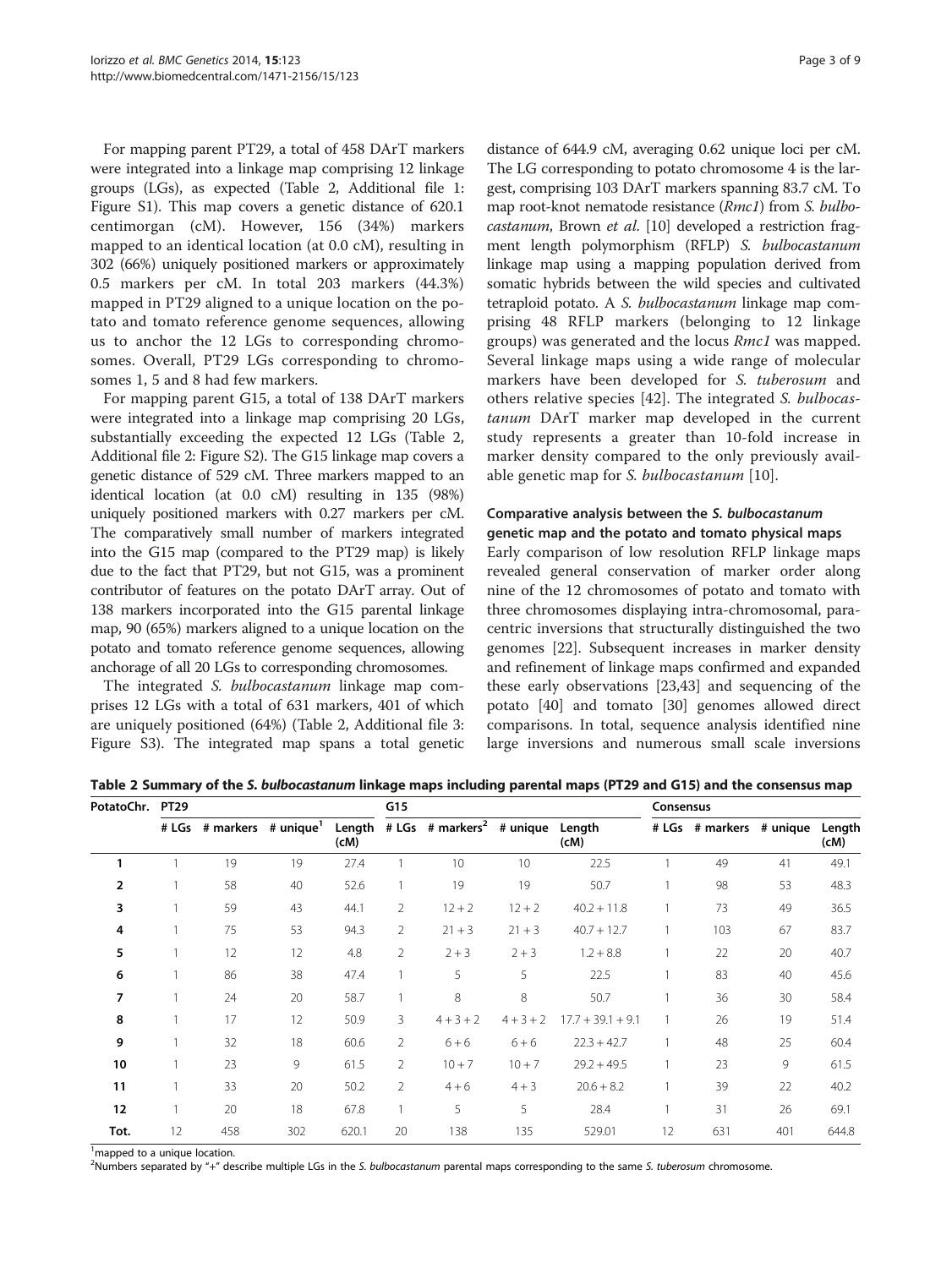that structurally differentiate the potato and tomato genomes [\[30](#page-7-0)]. These changes in chromosome structure have accumulated since divergence of the potato and tomato lineages from a common ancestor approximately 7.3 million years ago [[1\]](#page-6-0).

Over that same period of time, the potato clade has diversified to encompass approximately 200 extant tuber bearing Solanum species. Numerous factors including physical separation and sexual isolation due to differences in ploidy and EBN have facilitated morphological and phylogenetic diversification amongst potato species. Solanum bulbocastanum, the focus of the current study, is a diploid, EBN1 species that belongs to the tertiary gene pool for cultivated potato. The species is morphologically distinct, with simple, undivided leaves, and a star-shaped or stellate flower, a morphological characteristic considered to be evolutionarily primitive [[19](#page-7-0)]. In contrast, the cultivated potato is an autotetraploid, 4EBN species with divided leaves and a fused or rotate corolla. Consistent with morphological classification, molecular data support clear phylogenetic distinction between EBN1 species, including S. bulbocastanum, and the cultivated potato [[20](#page-7-0)].

Classical cytogenetics approaches led to postulations of structurally distinct genome configurations amongst potato species [\[21,44-47](#page-7-0)]. Various models and terminology were standardized by Matsubayashi [\[21\]](#page-7-0). Cultivated potato was designated as an A genome species and S. bulbocastanum was designated as a B genome species. Crosses between cultivated potato and S. bulbocastaum have consistently produced no viable progeny [[11](#page-7-0)], precluding direct cytological observation of chromosome pairing behaviors between these species. Differences in A and B genome structures, where directly observable, include visible loops in paired chromosomes during pachytene. Hermsen and Ramanna [\[48\]](#page-7-0) observed loops during pachytene in F1 progeny resulting from a cross between the  $A_1$  genome S. verrucosum and B genome S. bulbocastanum, concluding that the two genomes are structurally distinct, with differentiation consisting of a series of small scale structural differences. Phylogenies constructed based on DNA sequence of nitrate reductase [\[49\]](#page-7-0) and Waxy [\[50\]](#page-8-0) genes support differentiation of A and B genome species. Importantly, in allopolyploids comprising A and B genomes, these gene sequences remain distinct [\[49\]](#page-7-0). To date, no direct molecular comparison of potato A- and B-genome structures has been reported.

Previously we sequenced and characterized over 800 potato DArT array clones [\[38\]](#page-7-0). Of these, more than 500 were incorporated into the newly developed S. bulbocastanum genetic linkage maps described above. Alignment of DArT clone sequences to reference physical maps of tomato and cultivated potato [\[30,40\]](#page-7-0) allowed direct comparison of DArT marker order on the *S. bulbocastanum* genetic map and corresponding genome regions of the potato and tomato sequences. In total, the S. bulbocastanum genetic maps represented over 86% of the total tomato and potato physical maps (Figure [1](#page-4-0)). Overall, we found a high degree of marker collinearity between S. bulbocastanum and potato and tomato (Figure [1](#page-4-0), Additional file [4:](#page-6-0) Figure S4 and Additional file [5](#page-6-0): Figure S5). In total nine genome structural changes between S. bulbocastanum, potato and tomato were identified (Table [3,](#page-4-0) Figure [1](#page-4-0)).

Seven of the 9 rearrangements represent genome structure changes that have occurred since the initial speciation of the tomato and potato lineages as verified by cytological assays [[26](#page-7-0)-[30](#page-7-0)]. These rearrangements involve the long arm of chromosome 2(2 L) and the short arms of chromosome 5(5S), 6(6S), 9(9S), 11(11S) and 12(12S). In each instance, S. bulbocastanum shows high collinearity to the potato genome and rearrangement relative to the tomato genome. For example, a region of the S. bulbocastanum integrated map on LG3 spanning positions 11.6 to 12.2 cM is collinear with potato chr3S but rearranged relative to tomato chr3S. Specifically, DArT markers mapped in this region in S. bulbocastanum align to two disparate tomato chr3 positions: 1.8 Mb and 7.7 Mb (Table [3](#page-4-0)). Recently Sharma et al. [\[27\]](#page-7-0) reported that this tomato 3S region contains an insertion that aligns to potato 3 L. The authors concluded that a translocation across the centromere differentiated potato and tomato chromosome 3. Our results are in agreement. Four markers covering the potato-tomato inversion on chromosome 10 (10 L) colocalized in S. bulbocastanum LG10 at position 12.8 cM. The lack of recombination between the four markers in our S. bulbocastanum F1 population precludes examination of the presence or absence of this rearrangement in the B genome (data not shown).

Collectively, our results suggest that B genome wild potato species share higher collinearity with cultivated potato than tomato, consistent with closer phylogenetic relationships between *S. bulbocastanum* and cultivated potato than between S. bulbocastanum and tomato [\[26\]](#page-7-0).

Importantly, our study also suggests two rearrangements that differentiate S. bulbocastanum from both potato and tomato (Table [3](#page-4-0)). These comprise two independent inversions on S. bulbocastanum chromosome 2S and 8S (Figure [1](#page-4-0)). These segments span small genetic and physical distances (around 5–10 cM) and are located near telomere positions. Because these putative rearrangements are signified by relatively few markers, we cannot rule out errors in linkage mapping and greater marker saturation, expanded mapping populations, and other means of further validation by cytogenetic experiments are warranted. Given the phylogenetic distinction of S. bulbocastanum and potato, and cytological observations implying genomic structural differences between these species, we conclude accumulation of chromosomal structural variation in S. bulbocastanum relative to potato is not improbable.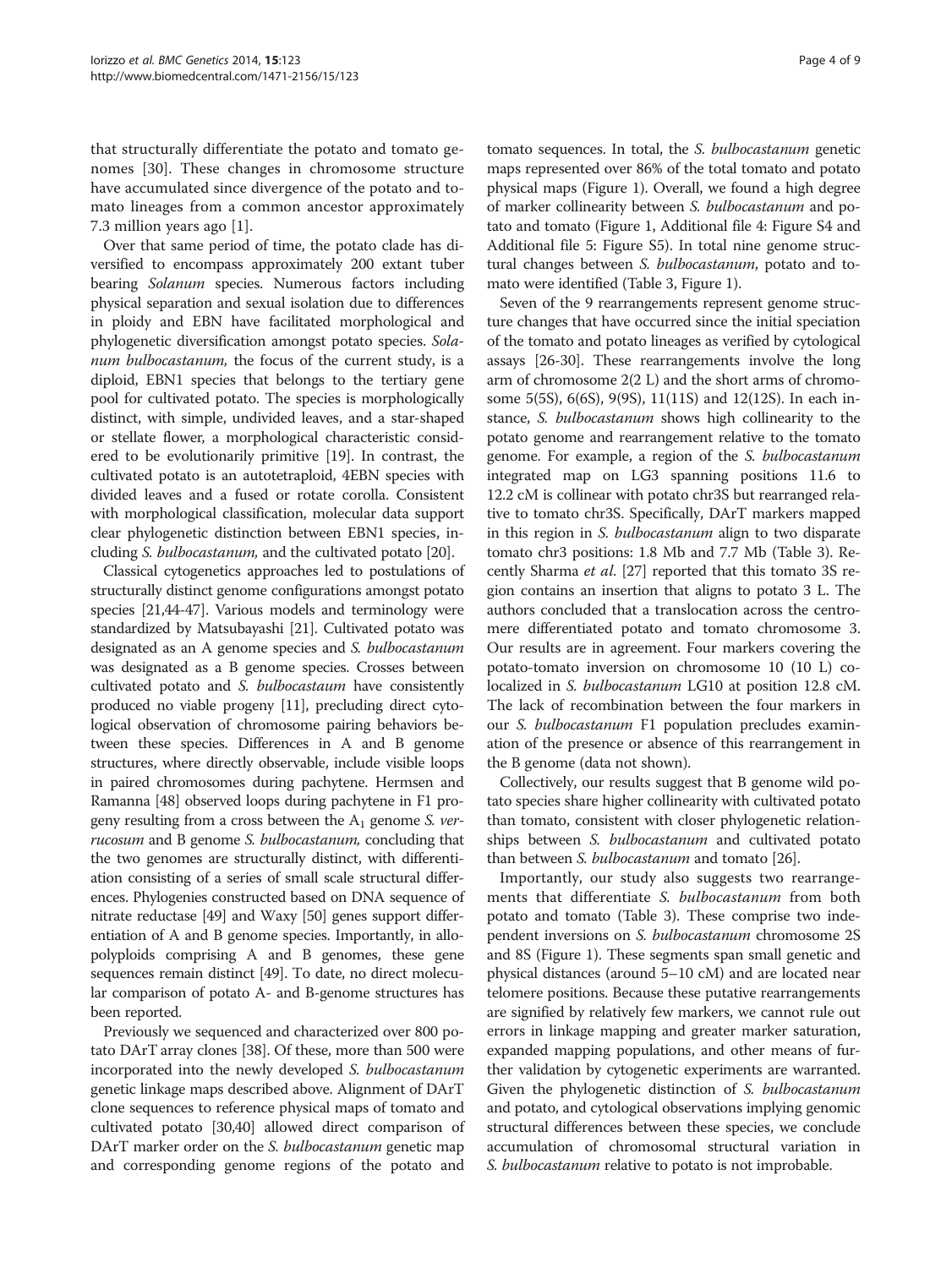<span id="page-4-0"></span>

#### Table 3 Summary of chromosomal rearrangements detected between S. bulbocastanum linkage map and the potato and tomato genomes

| LG/chromosome      | Potato       | Tomato <sup>1</sup> | Position in tomato genome (Mb) |                              |  |
|--------------------|--------------|---------------------|--------------------------------|------------------------------|--|
| (S. bulbocastanum) |              |                     | $DArT^2$                       | <b>BAC FISH</b> <sup>3</sup> |  |
| $\overline{2}$     | 2S inversion | 2S inversion        | $15.4 - 31.9$                  | $\overline{\phantom{a}}$     |  |
|                    |              | 2 L inversion       | $43.8 - 47.9$                  | $43.9 - 47.5$                |  |
| 3                  |              | 3S translocation    | $1.8 - 7.7$                    | $\overline{\phantom{a}}$     |  |
| 5                  |              | 5S inversion        | $0.5 - 5.1$                    | $0.4 - 5.0$                  |  |
| 6                  |              | 6S inversion        | $1.9 - 2.2$                    | $1.9 - 2.4$                  |  |
| 8                  | 8S inversion | 8S inversion        | $1.1 - 2.5$                    | $\sim$                       |  |
| 9                  |              | 9S inversion        | $0.8 - 5.1$                    | $0.7 - 6.1$                  |  |
| 11                 |              | 11S inversion       | $4.2 - 5.1$                    | $0.1 - 5.2$                  |  |
| 12                 |              | 12S inversion       | $0.5 - 3.9$                    | $0.2 - 2.8$                  |  |

<sup>1</sup>Bold characters indicate chromosomal structural rearrangements previously identified between potato and tomato genomes as indicated in Table [1.](#page-1-0)<br><sup>2</sup>identified based on alignment of DArT sequences (manned in S, hulbocasta <sup>2</sup>identified based on alignment of DArT sequences (mapped in S. bulbocastanum consensus linkage map) flanking chromosomal rearrangements to tomato genome sequence.

<sub>-</sub><br><sup>3</sup>identified based on alignment of sequenced BAC clones to tomato genome sequence. The BAC clones flank chromosomal rearrangements used in cytological study by Peters et al. [[26\]](#page-7-0), Szinay et al. [[28](#page-7-0)] and lovene et al. [\[29](#page-7-0)].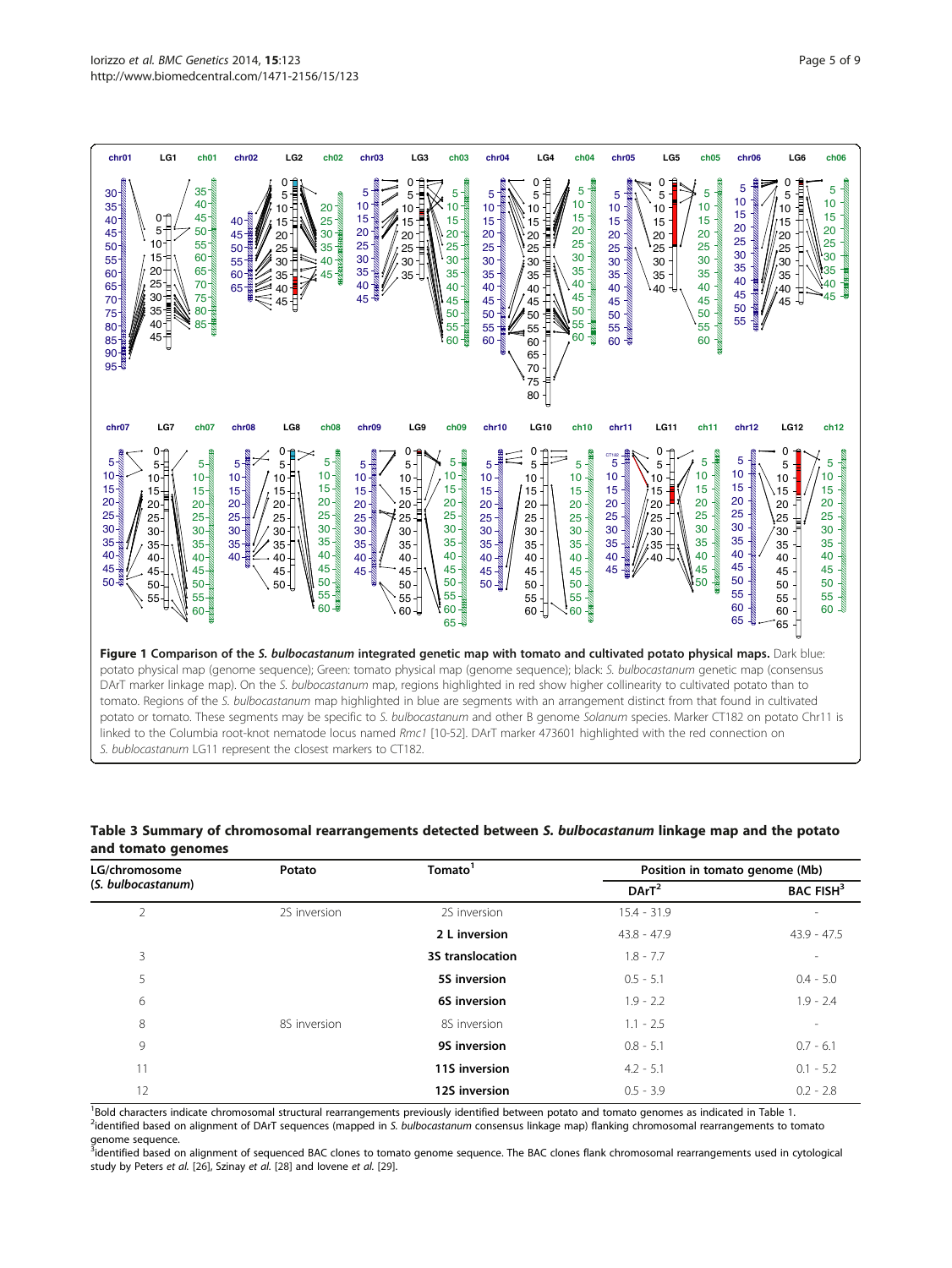To date no comparative mapping study has explicitly compared Solanum A- and B-genome species. The putative chromosome inversions we observed on S. bulbocastanum chromosomes  $2(2S)$  and  $8(S)$  could comprise a set of genomic structural changes discriminating between the Solanum A- and B-genomes. Expansion of mapping efforts, cytological study or whole genome sequencing of S. bulbocastanum and other B-genome Solanum species may confirm the legitimacy of these regions and may reveal other B-genome specific genomic segments. Since the original A vs. B genome hypotheses are based on low resolution cytological observations [[21\]](#page-7-0), we expected medium density linkage mapping in S. bulbocastanum to offer sufficient resolution to identify structural variations. Our approach demonstrates that molecular mapping with DArT markers followed by genomics analysis of mapped loci enabled identification of large-scale changes in chromosome structure, identifying seven major rearrangements that occurred since potato and tomato diverged.

Owing to their phylogenetic novelty, EBN1, B-genome Solanum species are likely sources of novel disease resistance and agronomic traits [\[51\]](#page-8-0). Documentation of predominant collinearity between A and B genome potato species and the validation of the DArT marker platform for comparative analyses provide new opportunities for potato improvement. The sequence of markers CT182, linked to Rmc1 locus [\[52\]](#page-8-0) was used to identify the approximate location of this locus in the DArT map. A DarT markers (ID 473601) mapped at 13.3 cM of LG11, localized at position 2.38 Mb of potato Ch11, only 0.2 Mb apart from marker CT182 (2.40 Mb)(Figure [1](#page-4-0)). This paves the way for rapid mapping of genes underlying traits of interest and comparative approaches to gene mapping and cloning. Our ongoing efforts to isolate and map candidate disease resistance genes in S. bulbocastanum and other Bgenome species [\[53,54](#page-8-0)] are likely to further this potential. Useful genes isolated from B-genome species can be transferred to potato as transgenes [\[17\]](#page-7-0). Somatic hybridization [[15](#page-7-0)] and multi-species bridge crosses [\[12](#page-7-0)] provide nontransgenic approaches to introgress genes from B-genome species into cultivated potato. In these instances, marker aided selection (MAS) may provide a rapid and efficient means of generating improved commercially acceptable potato cultivars. The current study documents that the DArT marker platform could be useful for MAS approaches involving wild species germplasm.

### Conclusion

The first medium-density genome-wide linkage map for wild potato S. bulbocastanum was generated, demonstrating the utility of the DArT platform for genotyping wild potato species. Over 600 markers were integrated into the linkage maps, representing a greater than tenfold increase in marker density compared to previously existing maps for the wild potato species. Sequencing and alignment of DArT clones to reference potato and tomato physical maps allowed a comparison of genetic and physical orders of the markers. Our results indicate that a majority of the markers are collinear between genetic and physical maps. Marker orders on S. bulbocastanum LGs show higher collinearity to the reference potato physical map than to the tomato physical map. Our research will assist comparative mapping of agronomical important genes or QTLs.

### Methods

## Plant material, DNA isolation, and DArT genotyping

Full-sib progeny seeds from a cross between wild potato Solanum bulbocastanum genotypes PT29 and G15 were planted at the University of Minnesota Plant Growth Facilities greenhouse (St. Paul, MN). Leaf tissue from seven week old plants was collected, frozen immediately in liquid nitrogen, and stored at −80°C for DNA extraction using a modified CTAB method [[55\]](#page-8-0).

In collaboration with the Diversity Arrays Technology, Pty. Ltd., a DArT array for wild potatoes ([http://www.](http://www.diversityarrays.com/) [diversityarrays.com/\)](http://www.diversityarrays.com/) comprising over 20,000 features was constructed [\[37,38](#page-7-0)]. DNA samples from 92  $F_1$  progeny of the cross PT29 X G15 together with the two parental lines (PT29 and G15) were genotyped using the DArT array and previously established protocols [[31](#page-7-0)-[33](#page-7-0)].

#### Linkage map construction

We employed the pseudo-testcross strategy [[41\]](#page-7-0) to construct linkage maps. A total of 854 markers were coded into three marker classes. Markers that were heterozygous in PT29 but homozygous in G15 were coded into the lmxll class (490 markers). Markers that were homozygous in PT29 but heterozygous in G15 were coded into the nnxnp class (166 markers). Markers that were heterozygous in both parents were coded as hkxhk markers (198 markers).

Two parental maps were generated using lmxll (PT29 parental map) and nnxp (G15 parental map) markers, respectively. The regression mapping algorithm of JoinMap 4.1 [\(http://www.kyazma.nl/index.php/mc.JoinMap/](http://www.kyazma.nl/index.php/mc.JoinMap/)) was used to generate the respective parental maps. Kosambi's mapping function was used in calculating map distances. The two resulting parental maps were then merged into a composite map using anchor markers (hkxhk). Integrated map marker order was largely based on fixed marker orders from parental maps. In cases in which the two parental fixed marker orders could not be simultaneously satisfied, the marker order from PT29 was adopted.

## Comparison of marker order with potato and tomato physical maps

DArT clones polymorphic between the *S. bulbocasta-*num mapping parents were subsequently sequenced [[39](#page-7-0)]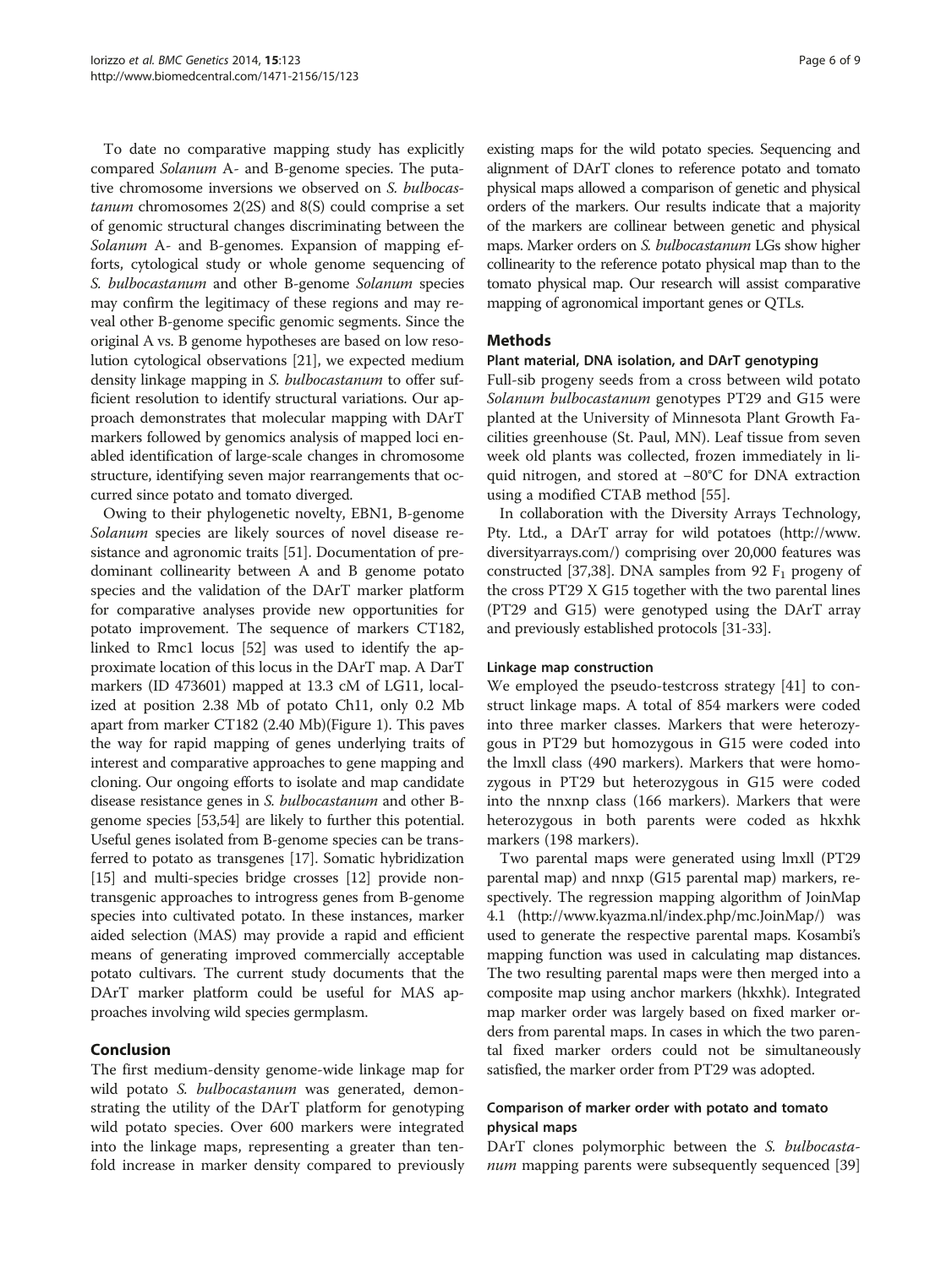<span id="page-6-0"></span>and the sequences were aligned to both potato and tomato genome sequences using GenomeThreader [[56](#page-8-0)] with 70% minimal nucleotide coverage and sequence identity. Only uniquely aligned DArT clones (i.e., DArT sequences anchored to a single location in the reference genome sequence or to a cluster of identical sequences occupying a single contiguous location on the reference genome sequence) were used to compare physical and genetic maps. The comparative alignment information was summarized using a custom Perl script and visualized using MapChart v2.0 [\[57\]](#page-8-0). The list of markers, their location in the integrated map, the potato and tomato genomes was provided in Additional file 6.

#### Availability of supporting data

The data set supporting the results of this article is included in Additional file 7 and available in the Genomic Survey Sequences (GSS) database under accession number KG961889 - KG963311.

# Additional files

[Additional file 1: Figure S1.](http://www.biomedcentral.com/content/supplementary/s12863-014-0123-6-s1.pdf) Solanum bulbocastanum PT29 genetic linkage map. A total of 458 DArT markers were mapped to 12 linkage groups representing 12 chromosomes.

[Additional file 2: Figure S2.](http://www.biomedcentral.com/content/supplementary/s12863-014-0123-6-s2.pdf) Solanum bulbocastanum G15 genetic linkage map. A total of 138 DArT markers were mapped to 20 linkage groups representing 12 chromosomes.

[Additional file 3: Figure S3.](http://www.biomedcentral.com/content/supplementary/s12863-014-0123-6-s3.pdf) Solanum bulbocastanum integrated genetic linkage map. A total of 631 DArT markers were mapped to 12 linkage groups representing 12 chromosomes.

[Additional file 4: Figure S4.](http://www.biomedcentral.com/content/supplementary/s12863-014-0123-6-s4.pdf) Comparison of the S. bulbocastanum PT29 genetic map with tomato and cultivated potato physical maps. Dark blue: potato physical map (genome sequence); Green: tomato physical map (genome sequence); black: S. bulbocastanum genetic map (PT29 DArT marker map). On the S. bulbocastanum map, regions highlighted in red show higher collinearity to cultivated potato than to tomato. Regions of the S. bulbocastanum map highlighted in blue are segments with an arrangement distinct from that found in cultivated potato or tomato. These segments may be specific to S. bulbocastanum and other B genome Solanum species.

[Additional file 5: Figure S5.](http://www.biomedcentral.com/content/supplementary/s12863-014-0123-6-s5.pdf) Comparison of the S. bulbocastanum G15 genetic map with tomato and cultivated potato physical maps. Dark blue: potato physical map (genome sequence); Green: tomato physical map (genome sequence); black: S. bulbocastanum genetic map (G15 DArT marker map). On the S. bulbocastanum map, regions highlighted in red show higher collinearity to cultivated potato than to tomato. Regions of the S. bulbocastanum map highlighted in blue are segments with an arrangement distinct from that found in cultivated potato or tomato. These segments may be specific to S. bulbocastanum and other B genome Solanum species.

[Additional file 6: Table S1.](http://www.biomedcentral.com/content/supplementary/s12863-014-0123-6-s6.xlsx) Information of the DArT markers mapped in the integrated linkage map. The marker ID, genetic location and potato and tomato genomic location were included.

[Additional file 7:](http://www.biomedcentral.com/content/supplementary/s12863-014-0123-6-s7.zip) Sequences of the DArT markers used in this study.

#### Competing interests

The authors declare that they have no competing interests.

#### Authors' contributions

MI and LG designed the research and led manuscript preparation efforts; AK and HM contributed in the research design and data acquisition and analysis; AT performed bioinformatics analysis; MLC and RA contributed to interpretation of results and editing of the manuscript. JMB and DC are the principal supervisors/group leaders, provided the research direction and overall guidance. All authors read and approved the final manuscript.

#### Authors' information

Massimo Iorizzo and Liangliang Gao are co-first authors.

#### Acknowledgements

We gratefully acknowledge the University of Naples Federico II, for funding the C.A.R.I.N.A. project as part of the collaboration between M.I. and the authors from the Department of Agricultural Sciences, Portici. This research was also funded by USDA-NIFA through the AFRI Competitive Grants Program. Part of this work was funded by the Italian Ministry of University and Research (MiUR)- PON02 R&C 2007–2013 PON02\_00395\_3215002 GenHORT (D.D. n. 813/Ric.). Computing resources from the Minnesota Supercomputing Institute at the University of Minnesota are greatly appreciated.

#### Author details

<sup>1</sup>Department of Horticulture, University of Wisconsin, 1575 Linden Drive Madison, WI 53706, USA. <sup>2</sup> Department of Plant Pathology, University of Minnesota, 495 Borlaug Hall/1991 Upper Buford Circle, St. Paul, MN 55108, USA. <sup>3</sup>Department of Agricultural Sciences, University of Naples Federico II, Via Università 100, 80055 Portici, Italy. <sup>4</sup>Wellcome Trust Sanger Institute, Wellcome Trust Genome Campus, Hinxton, Cambridgeshire CB10 1SA, London, United Kingdom. <sup>5</sup>Diversity Arrays Technology, Pty. Ltd., University of Canberra, Kirinari Street, Bruce ACT 2617 Canberra, Australia. <sup>6</sup>Stakman-Borlaug Center for Sustainable Plant Health, 495 Borlaug Hall/1991 Upper Buford Circle, St. Paul, MN 55108, USA.

# Received: 16 May 2014 Accepted: 29 October 2014

#### References

- 1. Wu F, Tanksley SD: Chromosomal evolution in the plant family Solanaceae. BMC Genomics 2010, 11:182.
- 2. Harlan JR, Wet JMJ: Toward a Rational Classification of Cultivated Plants. Taxon 1971, 20(4):509–517.
- 3. Johnston SA, den Nijs TM, Peloquin SJ, Hanneman RE Jr: The significance of genic balance to endosperm development in interspecific crosses. Theor Appl Genet 1980, 57(1):5–9.
- 4. Graham KM, Niederhauser JS, Servin L: Studies on fertility and late blight resistance in Solanum bulbocastanum Dun. in Mexico. Can J Bot 1959, 37(1):41–49.
- 5. Song J, Bradeen JM, Naess SK, Raasch JA, Wielgus SM, Haberlach GT, Liu J, Kuang H, Austin-Phillips S, Buell CR, Helgeson JP, Jiang J: Gene RB cloned from Solanum bulbocastanum confers broad spectrum resistance against potato late blight pathogen Phytophthora infestans. Proc Natl Acad Sci U S A 2003, 100(16):9128–9133.
- 6. Evd V, Sikkema A, Hekkert BTL, Gros J, Stevens P, Muskens M, Wouters D, Pereira A, Stiekema W, Allefs S: An ancient R gene from the wild potato species Solanum bulbocastanum confers broad-spectrum resistance to Phytophthora infestans in cultivated potato and tomato. Plant J 2003, 36(6):867–882.
- 7. Park TH, Gros J, Sikkema A, Vleeshouwers VGAA, Muskens M, Allefs S, Jacobsen E, Visser RGF, Vossen EAG: The late blight resistance locus Rpi-blb3 from Solanum bulbocastanum belongs to a major late blight R gene cluster on chromosome 4 of potato. Mol Plant Microb Interact 2005, 18(7):722–729.
- 8. Vossen EAG, Gros J, Sikkema A, Muskens M, Wouters D, Wolters P, Pereira A, Allefs S: The Rpi-blb2 gene from Solanum bulbocastanum is an Mi-1 gene homolog conferring broad-spectrum late blight resistance in potato. Plant J 2005, 44(2):208–222.
- 9. Oosumi T, Rockhold DR, Maccree MM, Deahl KL, McCue KF, Belknap WR: Gene Rpi-bt1 from Solanum bulbocastanum confers resistance to late blight in transgenic potatoes. Am J Pot Res 2009, 86(6):456-465.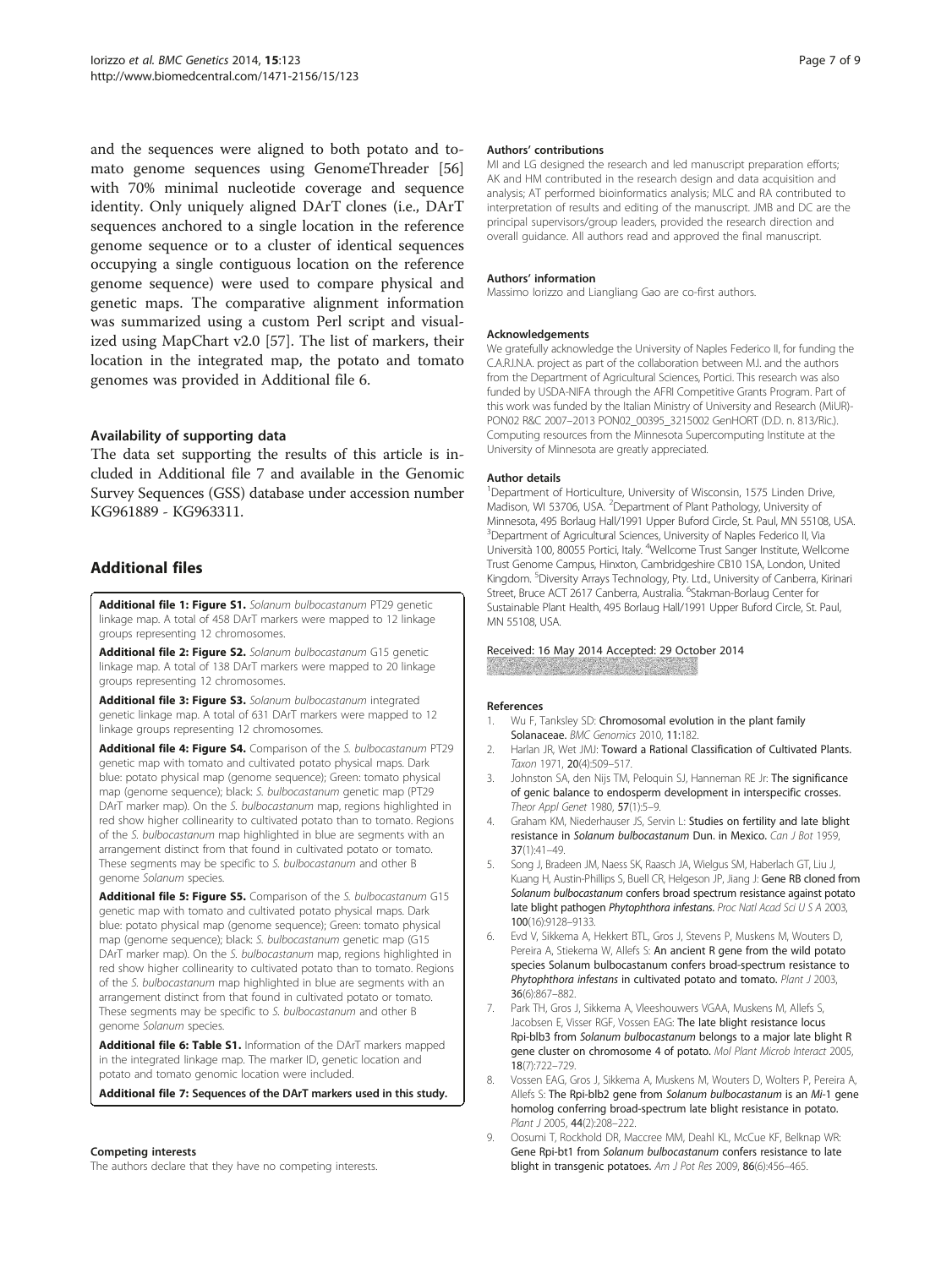- <span id="page-7-0"></span>10. Brown CR, Yang CP, Mojtahedi H, Santo GS, Masuelli R: RFLP analysis of resistance to Columbia root-knot nematode derived from Solanum bulbocastanum in a BC2 population. Theor Appl Genet 1996, 92(5):572–576.
- 11. Jackson SA, Hanneman RE Jr: Crossability between cultivated and wild tuber- and non-tuber-bearing Solanums. Euphytica 1999, 109(1):51–67.
- 12. Hermsen JGT, Ramanna MS: Double-bridge hybrids of Solanum bulbocastanum and cultivars of Solanum tuberosum. Euphytica 1973, 22(3):457–466.
- 13. Austin S, Pohlman JD, Brown CR, Mojtahedi H, Santo GS, Douches DS, Helgeson JP: Interspecific somatic hybridization between Solanum tuberosum L. and S. bulbocastanum Dun. as a means of transferring nematode resistance. Am Potato J 1993, 70(6):485–495.
- 14. Helgeson JP, Pohlman JD, Austin S, Haberlach GT, Wielgus SM, Ronis D, Zambolim L, Tooley P, McGrath JM, James RV: Somatic hybrids between Solanum bulbocastanum and potato: a new source of resistance to late blight. Theor Appl Genet 1998, 96(6–7):738–742.
- 15. Iovene M, Aversano R, Savarese S, Caruso I, Di Mattero A, Cardi T, Frusciante L, Carputo D: Interspecific somatic hybrids between Solanum bulbocastanum and S. tuberosum and their haploidization for potato breeding. Biol Palntarum 2012, 56(1):1–8.
- 16. Naess SK, Bradeen JM, Wielgus SM, Haberlach GT, McGrath JM, Helgeson JP: Analysis of the introgression of Solanum bulbocastanum DNA into potato breeding lines. Mol Genet Genomics 2001, 265(4):694–704.
- 17. Bradeen JM, Iorizzo M, Mollov DS, Raasch J, Kramer LC, Millett BP, Austin-Phillips S, Jiang JM, Carputo D: Higher Copy Numbers of the Potato RB Transgene Correspond to Enhanced Transcript and Late Blight Resistance Levels. Mol Plant Microb Interact 2009, 22(4):437–446.
- 18. Rodriguez A, Spooner DM: Subspecies boundaries of the wild potatoes Solanum bulbocastanum and S. cardiophyllum based on morphological and nuclear RFLP data. Acta Botanica Mexicana 2002, 61:9–25.
- 19. Hawkes JG: The Potato: Evolution, Biodiversity and Genetic Resources. Washington, D. C: Smithsonian Institution Press; 1990.
- 20. Spooner DM, Sytsma KJ: Reexamination of the series relationships of Mexican and Central American wild potatoes (Solanum sect. Petota): evidence fromchloroplast DNA restriction site variation. Syst Bot 1992, 17(3):432–448.
- 21. Matsubayashi M: Phylogenetic relationships in the potato and its related species. In Chromosome Engineering in Plants: Genetics, Breeding, Evolution. Part B. 1st edition. Edited by Tsuchiya T, Gupta PK. Amsterdam: Elsevier Science; 1991:93–118.
- 22. Bonierbale MW, Plaisted RL, Tanksley SD: RFLP maps based on a common set of clones reveal modes of chromosomal evolution in potato and tomato. Genetics 1988, 120(4):1095–1103.
- 23. Tanksley SD, Ganal MW, Prince JP, Devicente MC, Bonierbale MW, Broun P, Fulton TM, Giovannoni JJ, Grandillo S, Martin GB, Messeguer R, Miller JC, Miller L, Paterson AH, Pineda O, Röder MS, Wing RA, Wu W, Young ND: High-density molecular linkage maps of tomato and potato genomes. Genetics 1992, 132(4):1141–1160.
- 24. Livingstone KD, Lackney VK, Blauth JR, van Wijk R, Jahn MK: Genome mapping in Capsicum and the evolution of genome structure in the Solanaceae. Genetics 1999, 152(3):1183–1202.
- 25. RA P', Ji Y, Chetelat RT: Comparative linkage map of the Solanum lycopersicoides and S. sitiens genomes and their differentiation from tomato. Genome 2002, 45(6):1003–1012.
- 26. Peters SA, Bargsten JW, Szinay D, van de Belt J, Visser RGF, Bai Y, de Jong H: Structural homology in the Solanaceae: analysis of genomic regions in support of synteny in tomato, potato and pepper. Plant J 2012, 71(4):602-614.
- 27. Sharma SK, Bolser D, de Boer J, Sonderkaer M, Amoroso W, Carboni MF, D'Ambrosio JM, de la Cruz G, Di Genova A, Douches DS, Eguiluz M, Guo X, Guzman F, Hackett CA, Hamilton JP, Li G, Li Y, Lozano R, Maass A, Marshall D, Martinez D, McLean K, Mejía N, Milne L, Munive S, Nagy I, Ponce O, Ramirez M, Simon R, Thomson SJ, et al: Construction of reference chromosome-scale pseudomolecules for potato: integrating the potato genome with genetic and physical maps. G3 2013, 3(11):2031–2047.
- 28. Szinay D, Wijnker E, van den Berg R, Visser RGF, de Jong H, Bai Y: Chromosome evolution in Solanum traced by cross-species BAC-FISH. New Phytol 2013, 195(3):688–698.
- 29. Iovene M, Wielgus SM, Simon PW, Buell CR, Jiang J: Chromatin structure and physical mapping of chromosome 6 of potato and comparative analyses with tomato. Genetics 2008, 180(3):1307–1317.
- 30. Consortium TG: The tomato genome sequence provides insights into fleshy fruit evolution. Nature 2012, 485(7400):635–641.
- 31. Bradeen JM, Naess SK, Song J, Haberlach GT, Wielgus SM, Buell CR, Jiang J, Helgeson JP: Concomitant reiterative BAC walking and fine genetic mapping enable physical map development for the broad-spectrum late blight resistance region, RB. Mol Genet Genomic 2003, 269(5):603–611.
- 32. Wenzl P, Carling J, Kudrna D, Jaccoud D, Huttner E, Kleinhofs A, Kilian A: Diversity Arrays Technology (DArT) for whole-genome profiling of barley. Proc Natl Acad Sci U S A 2004, 101(26):9915–9920.
- 33. Kilian A, Wenzl P, Huttner E, Carling J, Xia L, Blois H, Caig V, Heller-Uszynska K, Jaccoud D, Hopper C, Aschenbrenner-Kilian M, Evers M, Peng K, Cayla C, Hok P, Uszynski G: Diversity Arrays Technology (DArT) - a generic genome profiling technology on open platforms. In Data Production and Analysis in Population Genomics. Edited by Pompanon F, Bonin A. New York: Humana Press; 2012:67–91. Series: Methods in Molecular Biology, vol 888.
- 34. Wittenberg AHJ, van der Lee T, Cayla C, Kilian A, Visser RGF, Schouten HJ: Validation of the high-throughput marker technology DArT using the model plant Arabidopsis thaliana. Mol Genet Genomics 2005, 274(1):30–39.
- 35. Akbari M, Wenzl P, Caig V, Carling J, Xia L, Yang SY, Uszynski G, Mohler V, Lehmensiek A, Kuchel H, Hayden MJ, Howes N, Sharp P, Vaughan P, Rathmell B, Huttner E, Kilian A: Diversity arrays technology (DArT) for high-throughput profiling of the hexaploid wheat genome. Theor Appl Genet 2006, 113(8):1409–1420.
- 36. Sliwka J, Jakuczun H, Chmielarz M, Hara-Skrzypiec A, Tomczynska I, Kilian A, Zimnoch-Guzowska E: A resistance gene against potato late blight originating from Solanum X michoacanum maps to potato chromosome VII. Theor Appl Genet 2012, 124(2):397–406.
- 37. Sliwka J, Jakuczun H, Chmielarz M, Hara-Skrzypiec A, Tomczynska I, Kilian A, Zimnoch-Guzowska E: Late blight resistance gene from Solanum ruiz-ceballosii is located on potato chromosome X and linked to violet flower colour. BMC Genet 2012, 13:11.
- 38. Bradeen JM, Iorizzo M, Mann H, Gao L, D'Agostino N, Chiusano ML, Carputo D: DArT markers for linkage mapping and cross-species comparison of genome structures. In Proceedings of the he 2010 ASHS Annual Conference. CA (USA): Palm desert; 2010.
- 39. Traini A, Iorizzo M, Mann H, Bradeen JM, Carputo D, Frusciante L, Chiusano ML: Genome microscale heterogeneity among wild potatoes revealed by Diversity Arrays Technology marker sequences. Int J Genomics 2013, 257218. doi:10.1155/2013/2572218.
- 40. Consortium PGS: Genome sequence and analysis of the tuber crop potato. Nature 2011, 475(7355):189–195. Advance online publication.
- 41. Ritter E, Gebhardt C, Salamini F: Estimation of recombination frequencies and construction of RFLP linkage maps in plants from cresses between henterozygous parents. Genetics 1990, 125(3):645–654.
- 42. Mann H, Iorizzzo M, Gao L, D'Agostino N, Carputo D, Chiusano ML, Bradeen JM: Molecular linkage maps: strategies, resources and achievements. In Genetic, Genomics and Breeding of Potato. Edited by Bradeen JM, Kole C. Enfield, NH, USA: CRC Press/Science Publishers; 2011:68–89. Series: Genetics, Genomics and Breeding of Crop Plants.
- 43. Gebhardt C, Ritter E, Barone A, Debener T, Walkemeier B, Schachtschabel U, Kaufmann H, Thompson RD, Bonierbale MW, Ganal MW, Tanksley SD, Salamini F: RFLP maps of potato and their alignment with the homoeologous tomato genome. Theor Appl Genet 1991, 83(1):49-57.
- 44. Marks GE: Cytogenetic studies in tuberous Solanum species: I. Genomic differentiation in the group Demissa. J Genetics 1955, 53(2):262-269.
- 45. Hawkes JG: Taxonomy, cytology and crossability. In Kartoffel (Potato). Edited by Kappert H, Rudorf W. Berlin: Handbuch der Pflanzenzüchtung; 1958:1–43.
- 46. Irikura Y: Cytogenetic studies on the haploid plants of tuber-bearing Solanum species: II. Cytogenetic investigations on haploid plants and interspecific hybrids by utilizing haploidy. Hokkaido, Japan: National Agricultural Research Station; 1976:1–80.
- 47. Ramanna MS, Hermsen JGT: Genome Relationships in tuber-bearing Solanums. In The biology and taxonomy of the Solanceae. Edited by Hawkes JG, Lester RN, Skelding AD. New York: Academic Press; 1979:647–657.
- 48. Hermsen JGT, Ramanna MS: Barriers to hybridization of Solanum bulbocastanum Dun. and S. verrucosum Schlechtd. and structural hybridity in their F1 plants. Euphytica 1976, 25(1):1-10.
- 49. Rodriguez F, Spooner DM: Nitrate reductase phylogeny of potato (Solanum sect. Petota) genomes with emphasis on the origins of the polyploid species. Syst Bot 2009, 34(1):207–219.